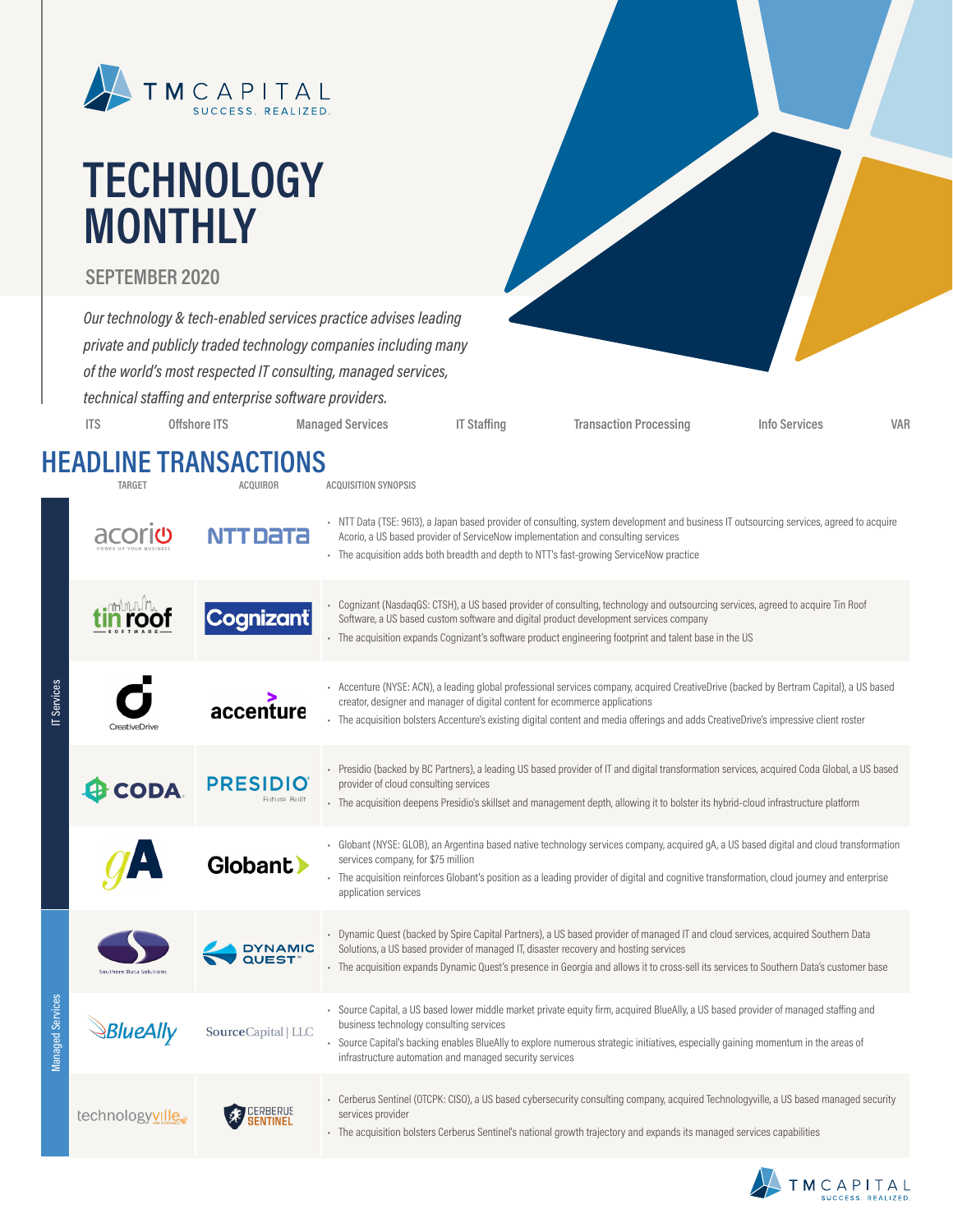### **TECHNOLOGY GROWTH & VALUATION TRENDS**



#### Enterprise Value / LTM Revenue **Enterprise Value / LTM EBITDA**

25.0x



#### **LTM Revenue Growth**



#### **LTM Gross & EBITDA Margin\***



\*EBITDA Margins shown as the gray line.